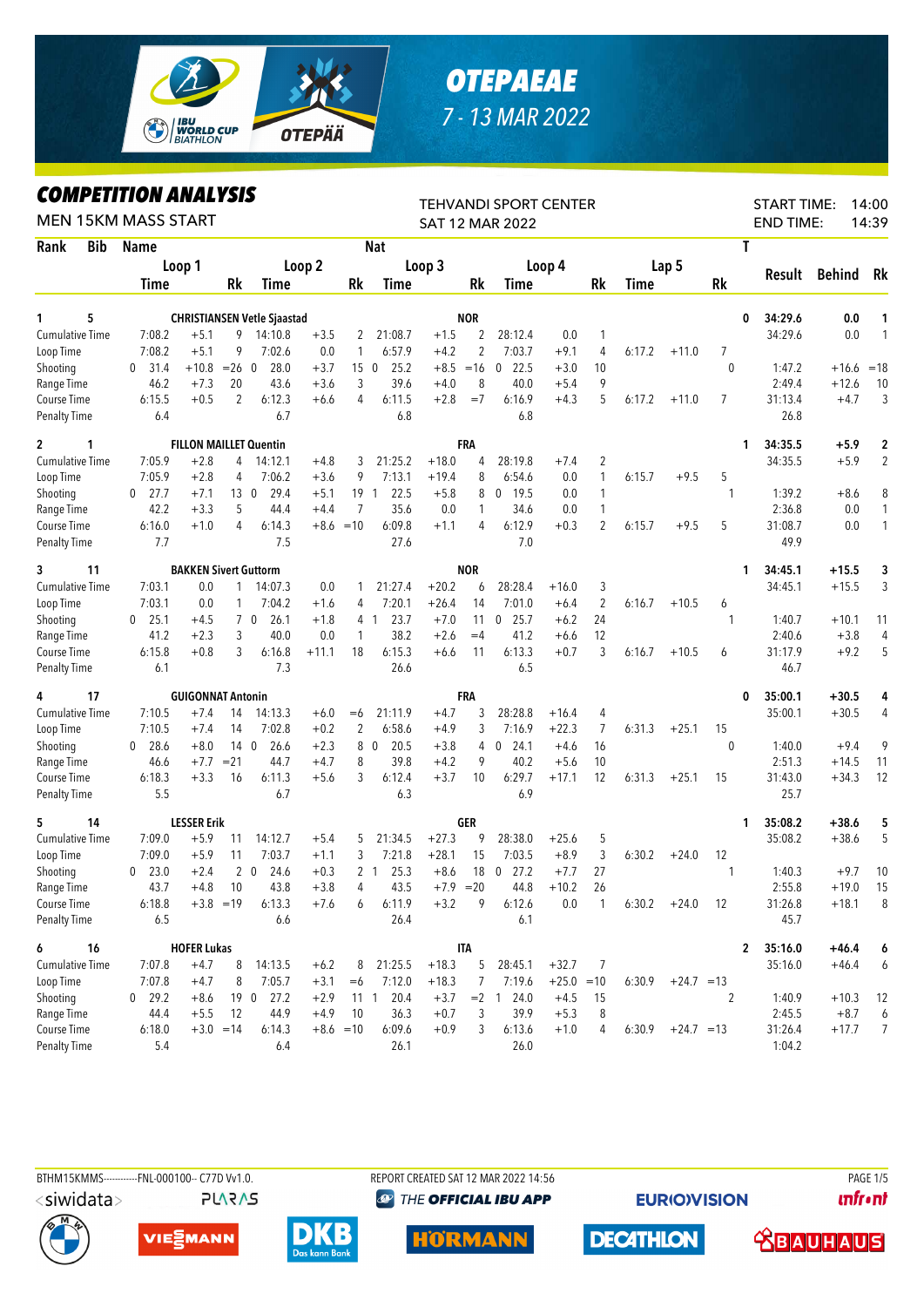| Bib<br>Rank                         | <b>Name</b>              |                             |                       |                   |                    | <b>Nat</b>            |                                |                    |                     |                               |                              | T                   |        |         |                     |                   |                   |                |
|-------------------------------------|--------------------------|-----------------------------|-----------------------|-------------------|--------------------|-----------------------|--------------------------------|--------------------|---------------------|-------------------------------|------------------------------|---------------------|--------|---------|---------------------|-------------------|-------------------|----------------|
|                                     | Loop 1                   |                             | Loop 2                |                   | Loop 3             |                       |                                |                    | Loop 4              |                               |                              | Lap 5               |        |         | Result              |                   | Rk                |                |
|                                     | Time                     |                             | Rk                    | Time              |                    | Rk                    | Time                           |                    | Rk                  | Time                          |                              | Rk                  | Time   |         | Rk                  |                   | Behind            |                |
| 19<br>7                             |                          | <b>ANDERSEN Filip Fjeld</b> |                       |                   |                    |                       |                                |                    | <b>NOR</b>          |                               |                              |                     |        |         | $\overline{2}$      | 35:19.5           | +49.9             | 7              |
| <b>Cumulative Time</b>              | 7:07.3                   | $+4.2$                      | 7                     | 14:13.3           | $+6.0$             | $= 6$                 | 21:32.9                        | $+25.7$            | 8                   | 29:08.9                       | $+56.5$                      | 9                   |        |         |                     | 35:19.5           | $+49.9$           | 7              |
| Loop Time                           | 7:07.3                   | $+4.2$                      | 7                     | 7:06.0            | $+3.4$             | 8                     | 7:19.6                         | $+25.9$            | 13                  | 7:36.0                        | $+41.4$                      | 18                  | 6:10.6 | $+4.4$  | 2                   |                   |                   |                |
| Shooting                            | 30.4<br>$\mathbf{0}$     | $+9.8$                      | 240                   | 33.7              | $+9.4$             | 29                    | 26.5<br>$\mathbf{1}$<br>42.9   | $+9.8$             | 23                  | 24.6<br>1                     | $+5.1$                       | 18                  |        |         | $\overline{2}$      | 1:55.2            | $+24.6 = 25$      |                |
| Range Time<br>Course Time           | 46.6<br>6:15.0           | $+7.7$<br>0.0               | $= 21$<br>1           | 46.0<br>6:13.5    | $+6.0$<br>$+7.8$   | 13<br>$\overline{7}$  | 6:10.1                         | $+7.3$<br>$+1.4$   | 18<br>5             | 41.5<br>6:28.0                | $+6.9$<br>$+15.4$            | 14<br>11            | 6:10.6 | $+4.4$  | 2                   | 2:57.0<br>31:17.2 | $+20.2$<br>$+8.5$ | $=17$<br>4     |
| <b>Penalty Time</b>                 | 5.7                      |                             |                       | 6.5               |                    |                       | 26.5                           |                    |                     | 26.5                          |                              |                     |        |         |                     | 1:05.4            |                   |                |
| $\overline{c}$<br>8                 |                          | <b>JACQUELIN Emilien</b>    |                       |                   |                    |                       |                                |                    | <b>FRA</b>          |                               |                              |                     |        |         | 1                   | 35:22.1           | $+52.5$           | 8              |
| <b>Cumulative Time</b>              | 7:06.6                   | $+3.5$                      | 5                     | 14:13.5           | $+6.2$             | 9                     | 21:07.2                        | 0.0                | 1                   | 28:41.1                       | $+28.7$                      | 6                   |        |         |                     | 35:22.1           | $+52.5$           | 8              |
| Loop Time                           | 7:06.6                   | $+3.5$                      | 5                     | 7:06.9<br>31.5    | $+4.3$             | 11                    | 6:53.7                         | 0.0                | 1                   | 7:33.9                        | $+39.3$                      | 15                  | 6:41.0 | $+34.8$ | 23                  |                   |                   |                |
| Shooting<br>Range Time              | $\Omega$<br>26.6<br>43.4 | $+6.0$<br>$+4.5$            | $=11$ 0<br>9          | 45.4              | $+7.2$<br>$+5.4$   | 25<br>11              | 16.7<br>$\overline{0}$<br>35.8 | 0.0<br>$+0.2$      | 1<br>$\overline{2}$ | 20.2<br>$\mathbf{1}$<br>35.8  | $+0.7$<br>$+1.2$             | 4<br>$\overline{2}$ |        |         | 1                   | 1:35.2<br>2:40.4  | $+4.6$<br>$+3.6$  | 4<br>$=2$      |
| Course Time                         | 6:16.4                   | $+1.4$                      | 6                     | 6:14.9            | $+9.2$             | 16                    | 6:11.4                         | $+2.7$             | 6                   | 6:31.2                        | $+18.6$                      | 16                  | 6:41.0 | $+34.8$ | 23                  | 31:54.9           | $+46.2$           | 15             |
| <b>Penalty Time</b>                 | 6.8                      |                             |                       | 6.6               |                    |                       | 6.4                            |                    |                     | 26.8                          |                              |                     |        |         |                     | 46.7              |                   |                |
| 3<br>9                              |                          | <b>SAMUELSSON Sebastian</b> |                       |                   |                    |                       |                                |                    | <b>SWE</b>          |                               |                              |                     |        |         | 1                   | 35:25.3           | $+55.7$           | 9              |
| Cumulative Time                     | 7:08.9                   | $+5.8$                      | 10                    | 14:15.6           | $+8.3$             | 10                    | 21:31.1                        | $+23.9$            |                     | 28:50.1                       | $+37.7$                      | 8                   |        |         |                     | 35:25.3           | $+55.7$           | 9              |
| Loop Time<br>Shooting               | 7:08.9<br>28.7<br>0      | $+5.8$<br>$+8.1$            | 10<br>15 <sub>0</sub> | 7:06.7<br>27.4    | $+4.1$<br>$+3.1$   | 10<br>$12 \quad 1$    | 7:15.5<br>22.8                 | $+21.8$<br>$+6.1$  | 11<br>9             | 7:19.0<br>0<br>23.7           | $+24.4$<br>$+4.2$            | 8<br>$=12$          | 6:35.2 | $+29.0$ | 19<br>$\mathbf{1}$  | 1:42.8            | $+12.2$           | 14             |
| Range Time                          | 45.3                     | $+6.4$                      | 15                    | 46.6              | $+6.6$             | $=17$                 | 40.7                           | $+5.1$             | 11                  | 41.8                          | $+7.2$                       | 16                  |        |         |                     | 2:54.4            | $+17.6$           | 12             |
| Course Time                         | 6:16.8                   | $+1.8$                      | 8                     | 6:14.0            | $+8.3$             | 9                     | 6:08.7                         | 0.0                | 1                   | 6:30.7                        | $+18.1$                      | 15                  | 6:35.2 | $+29.0$ | 19                  | 31:45.4           | $+36.7$           | 14             |
| <b>Penalty Time</b>                 | 6.7                      |                             |                       | 6.0               |                    |                       | 26.1                           |                    |                     | 6.5                           |                              |                     |        |         |                     | 45.5              |                   |                |
| 4<br>10                             |                          | LAEGREID Sturla Holm        |                       |                   |                    |                       |                                |                    | <b>NOR</b>          |                               |                              |                     |        |         | 3                   | 35:31.5           | $+1:01.9$         | 10             |
| <b>Cumulative Time</b>              | 7:47.0                   | $+43.9$                     | 26                    | 15:05.5           | $+58.2$            | 24                    | 22:12.0                        | $+1:04.8$          | 17                  | 29:18.5                       | $+1:06.1$                    | 10                  |        |         |                     | 35:31.5           | $+1:01.9$         | 10             |
| Loop Time<br>Shooting               | 7:47.0<br>2 31.4         | $+43.9$<br>$+10.8$          | 26<br>$= 26$ 1        | 7:18.5<br>27.5    | $+15.9$<br>$+3.2$  | 17<br>13 <sub>0</sub> | 7:06.5<br>25.2                 | $+12.8$<br>$+8.5$  | 4<br>$=16$          | 7:06.5<br>23.0<br>$\theta$    | $+11.9$<br>$+3.5$            | 5<br>11             | 6:13.0 | $+6.8$  | 3<br>3              | 1:47.2            | $+16.6 = 18$      |                |
| Range Time                          | 45.4                     | $+6.5$                      | 16                    | 46.1              | $+6.1$             | $=14$                 | 42.4                           | $+6.8$             | $=15$               | 41.1                          | $+6.5$                       | 11                  |        |         |                     | 2:55.0            | $+18.2$           | -13            |
| Course Time                         | 6:16.1                   | $+1.1$                      | 5                     | 6:05.8            | $+0.1$             | 2                     | 6:18.2                         | $+9.5$             | 13                  | 6:19.2                        | $+6.6$                       | 7                   | 6:13.0 | $+6.8$  | 3                   | 31:12.3           | $+3.6$            | $\overline{2}$ |
| Penalty Time                        | 45.4                     |                             |                       | 26.5              |                    |                       | 5.8                            |                    |                     | 6.1                           |                              |                     |        |         |                     | 1:24.0            |                   |                |
| 22<br>11                            |                          | <b>NAWRATH Philipp</b>      |                       |                   |                    |                       |                                |                    | GER                 |                               |                              |                     |        |         | 2                   | 35:33.1           | $+1:03.5$         | 11             |
| <b>Cumulative Time</b>              | 7:53.9                   | $+50.8$                     | 29                    | 15:07.1           | $+59.8$            | 26                    |                                | $22:15.3 +1:08.1$  | 18                  |                               | $29:26.9 +1:14.5$            | 13                  |        |         |                     | 35:33.1           | $+1:03.5$         | 11             |
| Loop Time<br>Shooting               | 7:53.9<br>35.5<br>2      | $+50.8$<br>$+14.9$          | 29<br>300             | 7:13.2<br>30.0    | $+10.6$<br>$+5.7$  | 13<br>220             | 7:08.2<br>28.7                 | $+14.5$<br>$+12.0$ | 5<br>28             | 7:11.6<br>$\mathbf 0$<br>31.5 | $+17.0$<br>$+12.0$           | 6<br>30             | 6:06.2 | 0.0     | 1<br>$\overline{2}$ | 2:05.8            | $+35.2$           | 30             |
| Range Time                          | 48.8                     | $+9.9$                      | 30                    | 49.4              | $+9.4$             | 26                    | 45.2                           | $+9.6$             | 26                  | 48.1                          | $+13.5$                      | 30                  |        |         |                     | 3:11.5            | $+34.7$           | 30             |
| Course Time                         | 6:20.2                   | $+5.2$                      | 23                    | 6:18.1            | $+12.4$            | 19                    | 6:17.0                         | $+8.3$             | 12                  | 6:17.8                        | $+5.2$                       | 6                   | 6:06.2 | 0.0     | 1                   | 31:19.3           | $+10.6$           | 6              |
| <b>Penalty Time</b>                 | 44.9                     |                             |                       | 5.7               |                    |                       | 6.0                            |                    |                     | 5.6                           |                              |                     |        |         |                     | 1:02.2            |                   |                |
| 12<br>7                             |                          | <b>DESTHIEUX Simon</b>      |                       |                   |                    |                       |                                |                    | <b>FRA</b>          |                               |                              |                     |        |         | 1                   | 35:34.1           | $+1:04.5$         | 12             |
| <b>Cumulative Time</b><br>Loop Time | 7:10.8<br>7:10.8         | $+7.7$<br>$+7.7$            | 15<br>15              | 14:44.7<br>7:33.9 | $+37.4$<br>$+31.3$ | 17<br>25              | 21:59.8<br>7:15.1              | $+52.6$<br>$+21.4$ | 11<br>10            | $29:20.5 +1:08.1$<br>7:20.7   | $+26.1$                      | 11<br>12            | 6:13.6 | $+7.4$  | 4                   | 35:34.1           | $+1:04.5$         | 12             |
| Shooting                            | 0, 30.3                  | $+9.7$                      | $23 \quad 1$          | 32.9              | $+8.6$             | 28 0                  | 24.2                           | $+7.5$             | 13                  | 0, 23.9                       | $+4.4$                       | 14                  |        |         | 1                   | 1:51.5            | $+20.9$           | 24             |
| Range Time                          | 47.9                     | $+9.0$                      | 28                    | 52.6              | $+12.6$            | 30                    | 40.9                           | $+5.3$             | $=12$               | 42.3                          | $+7.7 = 18$                  |                     |        |         |                     | 3:03.7            | $+26.9$           | 26             |
| Course Time                         | 6:16.5                   | $+1.5$                      | $\overline{7}$        | 6:14.6            | $+8.9$             | 15                    | 6:28.1                         | $+19.4$            | 20                  | 6:32.2                        | $+19.6$                      | 19                  | 6:13.6 | $+7.4$  | 4                   | 31:45.0           | $+36.3$           | 13             |
| <b>Penalty Time</b>                 | 6.3                      |                             |                       | 26.6              |                    |                       | 6.0                            |                    |                     | 6.2                           |                              |                     |        |         |                     | 45.3              |                   |                |
| 6<br>13                             |                          | <b>BOE Tariei</b>           |                       |                   |                    |                       |                                |                    | <b>NOR</b>          |                               |                              |                     |        |         | 1                   | 35:44.4           | $+1:14.8$         | -13            |
| <b>Cumulative Time</b><br>Loop Time | 7:28.7<br>7:28.7         | $+25.6$<br>$+25.6$          | 20<br>20              | 14:44.9           | $+37.6$<br>$+13.6$ | 18<br>15              | 22:02.2<br>7:17.3              | $+55.0$<br>$+23.6$ | 13<br>12            | 7:19.2                        | $29:21.4 +1:09.0$<br>$+24.6$ | 12<br>9             | 6:23.0 | $+16.8$ | 8                   | 35:44.4           | $+1:14.8$         | 13             |
| Shooting                            | $1 \quad 31.1$           | $+10.5$                     | 250                   | 7:16.2<br>32.3    | $+8.0$             | 270                   | 28.1                           | $+11.4 = 26$       |                     | 25.4<br>$\mathbf 0$           | $+5.9$                       | 23                  |        |         | $\mathbf{1}$        | 1:57.1            | $+26.5$           | 27             |
| Range Time                          | 45.8                     | $+6.9$                      | 19                    | 48.4              | $+8.4$             | 25                    | 42.5                           | $+6.9$             | 17                  | 42.6                          | $+8.0$                       | 20                  |        |         |                     | 2:59.3            | $+22.5$           | 20             |
| Course Time                         | 6:16.9                   | $+1.9$                      | 9                     | 6:21.6            | $+15.9$            | 24                    | 6:28.8                         | $+20.1$            | 21                  | 6:30.4                        | $+17.8$                      | 14                  | 6:23.0 | $+16.8$ | 8                   | 32:00.7           | $+52.0$           | 17             |
| <b>Penalty Time</b>                 | 26.0                     |                             |                       | 6.1               |                    |                       | 5.9                            |                    |                     | 6.1                           |                              |                     |        |         |                     | 44.3              |                   |                |
| 8<br>14                             |                          | <b>DOLL Benedikt</b>        |                       |                   |                    |                       |                                |                    | <b>GER</b>          |                               |                              |                     |        |         | 3                   | 35:56.4           | $+1:26.8$         | 14             |
| <b>Cumulative Time</b><br>Loop Time | 7:06.7<br>7:06.7         | $+3.6$<br>$+3.6$            | 6<br>6                | 14:12.2<br>7:05.5 | $+4.9$<br>$+2.9$   | 4<br>5                | 21:55.0<br>7:42.8              | $+47.8$<br>$+49.1$ | 10<br>21            | 7:37.3                        | $29:32.3 +1:19.9$<br>$+42.7$ | 14<br>19            | 6:24.1 | $+17.9$ | 9                   | 35:56.4           | $+1:26.8$         | -14            |
| Shooting                            | $0$ 24.8                 | $+4.2$                      |                       | 31.0<br>6 0       | $+6.7$             | $= 23$ 2              | 26.9                           | $+10.2$            | 25                  | 128.3                         | $+8.8$                       | $= 28$              |        |         | 3                   | 1:51.1            | $+20.5$           | 23             |
| Range Time                          | 43.0                     | $+4.1$                      | $=7$                  | 44.3              | $+4.3$             | $=$ 5                 | 43.7                           | $+8.1$             | 22                  | 46.0                          | $+11.4$                      | 28                  |        |         |                     | 2:57.0            | $+20.2 = 17$      |                |
| Course Time                         | 6:17.6                   | $+2.6$                      | 12                    | 6:14.5            | $+8.8 = 12$        |                       | 6:11.5                         | $+2.8$             | $=7$                | 6:24.5                        | $+11.9$                      | 8                   | 6:24.1 | $+17.9$ | 9                   | 31:32.2           | $+23.5$           | 9              |
| <b>Penalty Time</b>                 | 6.1                      |                             |                       | 6.6               |                    |                       | 47.5                           |                    |                     | 26.8                          |                              |                     |        |         |                     | 1:27.2            |                   |                |

<siwidata>

**PLARAS** 

BTHM15KMMS-----------FNL-000100-- C77D Vv1.0. REPORT CREATED SAT 12 MAR 2022 14:56 PAGE 2/5 <sup><sup>9</sup> THE OFFICIAL IBU APP</sup>

**EURIOVISION** 

**DECATHLON** 

*<u><u>Infront</u>*</u>







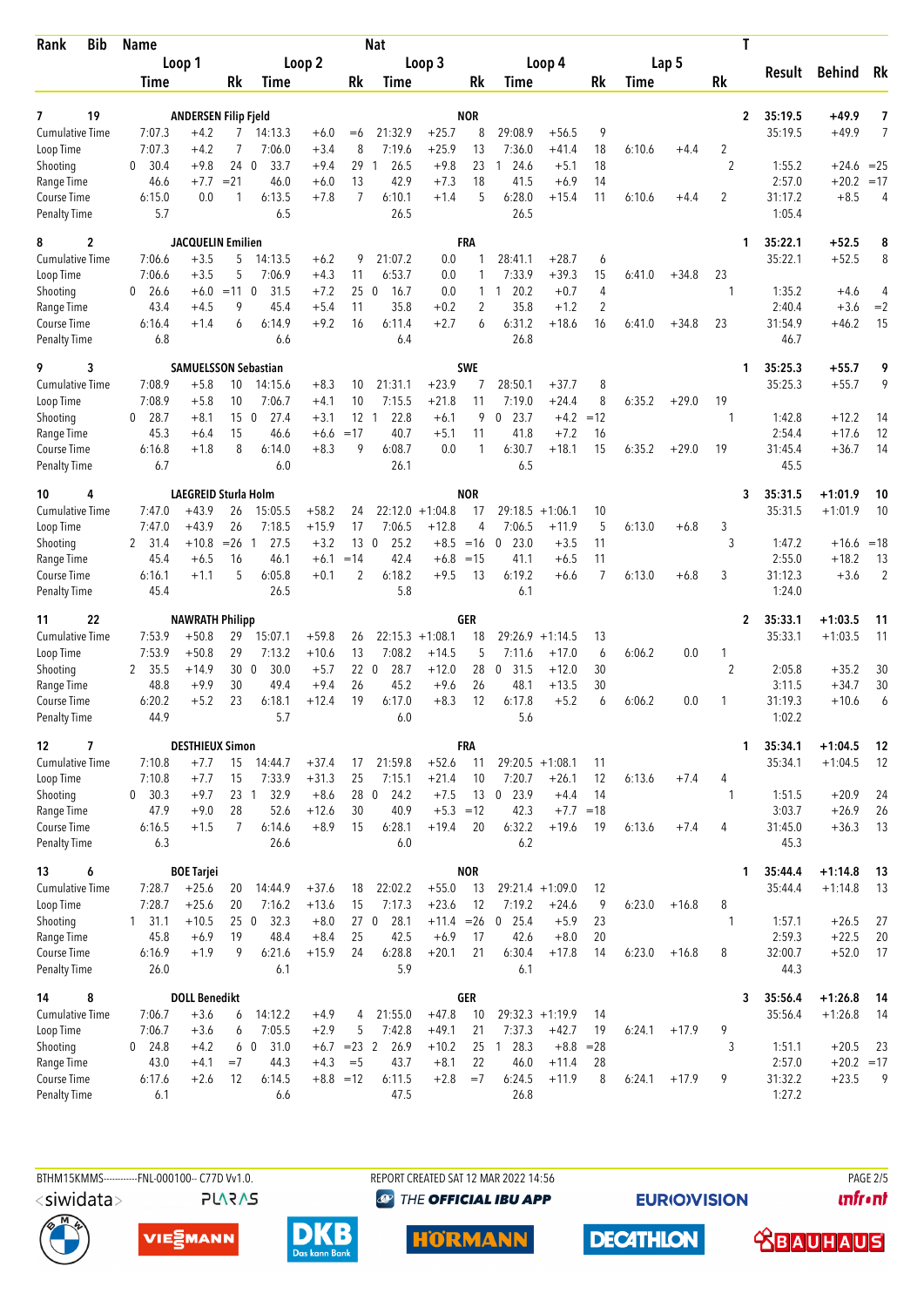| <b>Bib</b><br>Rank                  | <b>Name</b>      |                         | <b>Nat</b>      |                        |                    |                |                         |                    |            |                |                               | T              |        |              |       |   |                   |               |      |
|-------------------------------------|------------------|-------------------------|-----------------|------------------------|--------------------|----------------|-------------------------|--------------------|------------|----------------|-------------------------------|----------------|--------|--------------|-------|---|-------------------|---------------|------|
|                                     | Loop 1           |                         | Loop 2          |                        |                    |                |                         | Loop 3             |            |                | Loop 4                        |                | Lap 5  |              |       |   |                   |               |      |
|                                     | Time             |                         | Rk              | Time                   |                    | Rk             | Time                    |                    | Rk         | Time           |                               | Rk             | Time   |              | Rk    |   | Result            | <b>Behind</b> | Rk   |
|                                     |                  |                         |                 |                        |                    |                |                         |                    |            |                |                               |                |        |              |       |   |                   |               |      |
| 13<br>15                            |                  | <b>REES Roman</b>       |                 |                        |                    |                |                         |                    | GER        |                |                               |                |        |              |       | 1 | 36:10.2           | $+1:40.6$     | 15   |
| <b>Cumulative Time</b><br>Loop Time | 7:09.8<br>7:09.8 | $+6.7$<br>+6.7          | 13<br>13        | 14:38.2<br>7:28.4      | $+30.9$<br>$+25.8$ | 15<br>21       | 22:06.8<br>7:28.6       | $+59.6$<br>$+34.9$ | 14<br>19   | 7:25.8         | $29:32.6 + 1:20.2$<br>$+31.2$ | 15<br>13       | 6:37.6 | $+31.4$      | $=20$ |   | 36:10.2           | $+1:40.6$     | 15   |
| Shooting                            | 25.4<br>0        | $+4.8$                  | 8               | 26.5<br>-1             | $+2.2$             | $=6$ 0         | 26.8                    | $+10.1$            | 24         | 28.3<br>0      | $+8.8$                        | $= 28$         |        |              | 1     |   | 1:47.1            | $+16.5$       | 17   |
| Range Time                          | 45.7             | $+6.8$                  | $=17$           | 47.7                   | $+7.7$             | 21             | 46.3                    | $+10.7$            | 28         | 47.8           | $+13.2$                       | 29             |        |              |       |   | 3:07.5            | $+30.7$       | 27   |
| Course Time                         | 6:18.4           | $+3.4$                  | 17              | 6:14.5                 | $+8.8$             | $=12$          | 6:36.0                  | $+27.3$            | 22         | 6:31.7         | $+19.1$                       | 18             | 6:37.6 | $+31.4 = 20$ |       |   | 32:18.2           | $+1:09.5$     | 21   |
| <b>Penalty Time</b>                 | 5.7              |                         |                 | 26.2                   |                    |                | 6.2                     |                    |            | 6.2            |                               |                |        |              |       |   | 44.5              |               |      |
| 15<br>16                            |                  | <b>EDER Simon</b>       |                 |                        |                    |                |                         |                    | <b>AUT</b> |                |                               |                |        |              |       | 3 | 36:22.1           | $+1:52.5$     | 16   |
| <b>Cumulative Time</b>              | 7:03.7           | $+0.6$                  | 2               | 14:33.1                | $+25.8$            | 14             |                         | $22:30.3 +1:23.1$  | 22         | 29:49.9        | $+1:37.5$                     | 17             |        |              |       |   | 36:22.1           | $+1:52.5$     | 16   |
| Loop Time                           | 7:03.7           | $+0.6$                  | 2               | 7:29.4                 | $+26.8$            | 23             | 7:57.2                  | $+1:03.5$          | 26         | 7:19.6         | $+25.0$                       | $=10$          | 6:32.2 | $+26.0 = 16$ |       |   |                   |               |      |
| Shooting                            | 20.6<br>$\Omega$ | 0.0                     |                 | 26.2<br>$1\quad1$      | $+1.9$             | 5              | 2<br>25.1               | $+8.4$             | 15         | 24.2<br>0      | $+4.7$                        | 17             |        |              | 3     |   | 1:36.2            | $+5.6$        | 5    |
| Range Time                          | 38.9             | 0.0                     | 1               | 44.8                   | $+4.8$             | 9              | 43.1                    | $+7.5$             | 19         | 42.1           | $+7.5$                        | 17             |        |              |       |   | 2:48.9            | $+12.1$       | 9    |
| Course Time                         | 6:18.8           | $+3.8 = 19$             |                 | 6:19.0                 | $+13.3$            | 20             | 6:27.8                  | $+19.1 = 17$       |            | 6:31.4         | $+18.8$                       | 17             | 6:32.2 | $+26.0 = 16$ |       |   | 32:09.2           | $+1:00.5$     | 20   |
| <b>Penalty Time</b>                 | 5.9              |                         |                 | 25.6                   |                    |                | 46.3                    |                    |            | 6.0            |                               |                |        |              |       |   | 1:23.9            |               |      |
| 30<br>17                            |                  | <b>GOW Christian</b>    |                 |                        |                    |                |                         |                    | CAN        |                |                               |                |        |              |       | 1 | 36:33.2           | $+2:03.6$     | 17   |
| <b>Cumulative Time</b>              | 7:13.4           | $+10.3$                 | 18              | 14:43.4                | $+36.1$            | 16             |                         | $22:11.2 +1:04.0$  | 15         |                | $29:45.5 + 1:33.1$            | 16             |        |              |       |   | 36:33.2           | $+2:03.6$     | 17   |
| Loop Time                           | 7:13.4           | $+10.3$                 | 18              | 7:30.0                 | $+27.4$            | 24             | 7:27.8                  | $+34.1$            | 17         | 7:34.3         | $+39.7$                       | 16             | 6:47.7 | $+41.5$      | 27    |   |                   |               |      |
| Shooting                            | 23.7<br>0        | $+3.1$                  | 3               | 24.3<br>$\overline{1}$ | 0.0                | $\mathbf{1}$   | $\mathbf 0$<br>21.9     | $+5.2$             | 6          | 20.5<br>0      | $+1.0$                        | 5              |        |              | 1     |   | 1:30.6            | 0.0           | 1    |
| Range Time                          | 40.7             | $+1.8$                  | $\overline{2}$  | 42.7                   | $+2.7$             | $\overline{c}$ | 39.2                    | $+3.6$             | 6          | 37.8           | $+3.2$                        | 4              |        |              |       |   | 2:40.4            | $+3.6$        | $=2$ |
| Course Time<br><b>Penalty Time</b>  | 6:27.2<br>5.4    | $+12.2$                 | 27              | 6:20.6<br>26.6         | $+14.9$            | 21             | 6:42.3<br>6.3           | $+33.6$            | 30         | 6:50.0<br>6.5  | $+37.4$                       | 25             | 6:47.7 | $+41.5$      | 27    |   | 33:07.8<br>44.9   | $+1:59.1$     | 26   |
| 10<br>18                            |                  | <b>KUEHN Johannes</b>   |                 |                        |                    |                |                         |                    | GER        |                |                               |                |        |              |       | 4 | 36:38.1           | $+2:08.5$     | 18   |
| <b>Cumulative Time</b>              | 7:11.0           | $+7.9$                  | 16              | 14:16.7                | $+9.4$             | 11             |                         | $22:24.4 +1:17.2$  | 20         | 30:12.0        | $+1:59.6$                     | 19             |        |              |       |   | 36:38.1           | $+2:08.5$     | 18   |
| Loop Time                           | 7:11.0           | $+7.9$                  | 16              | 7:05.7                 | $+3.1$             | $= 6$          | 8:07.7                  | $+1:14.0$          | 28         | 7:47.6         | $+53.0$                       | 22             | 6:26.1 | $+19.9$      | 10    |   |                   |               |      |
| Shooting                            | 30.0<br>0        | $+9.4$                  | $= 21 \ 0$      | 29.7                   | $+5.4$             | 20             | 3<br>34.4               | $+17.7$            | 30         | 126.9          | $+7.4$                        | 26             |        |              | 4     |   | 2:01.1            | $+30.5$       | 29   |
| Range Time                          | 47.3             | $+8.4$                  | 26              | 47.5                   | $+7.5$             | 20             | 50.6                    | $+15.0$            | 30         | 45.3           | $+10.7$                       | 27             |        |              |       |   | 3:10.7            | $+33.9$       | 29   |
| Course Time                         | 6:17.5           | $+2.5$                  | 11              | 6:12.4                 | $+6.7$             | 5              | 6:08.8                  | $+0.1$             | 2          | 6:36.3         | $+23.7$                       | 22             | 6:26.1 | $+19.9$      | 10    |   | 31:41.1           | $+32.4$       | 11   |
| <b>Penalty Time</b>                 | 6.1              |                         |                 | 5.8                    |                    |                | 1:08.3                  |                    |            | 25.9           |                               |                |        |              |       |   | 1:46.3            |               |      |
| 18<br>19                            |                  | <b>BORMOLINI Thomas</b> |                 |                        |                    |                |                         |                    | <b>ITA</b> |                |                               |                |        |              |       | 3 | 36:46.2           | $+2:16.6$     | 19   |
| Cumulative Time                     | 7:30.0           | $+26.9$                 | 21              | 14:45.3                | $+38.0$            | 19             | 22:00.1                 | $+52.9$            | 12         |                | $30:02.9 +1:50.5$             | 18             |        |              |       |   | 36:46.2           | $+2:16.6$     | 19   |
| Loop Time                           | 7:30.0           | $+26.9$                 | 21              | 7:15.3                 | $+12.7$            | 14             | 7:14.8                  | $+21.1$            | 9          |                | $8:02.8 +1:08.2$              | 27             | 6:43.3 | $+37.1$      | 24    |   |                   |               |      |
| Shooting                            | 31.5<br>1        | $+10.9$                 | 28 0            | 31.0                   | $+6.7$             | $= 23 \ 0$     | 29.4                    | $+12.7$            | 29         | 2<br>25.3      | $+5.8$                        | 22             |        |              | 3     |   | 1:57.3            | $+26.7$       | 28   |
| Range Time                          | 47.2             | $+8.3$                  | 25              | 48.0                   | $+8.0$             | $= 23$         | 41.0                    | $+5.4$             | 14         | 42.3           | $+7.7$                        | $=18$          |        |              |       |   | 2:58.5            | $+21.7$       | 19   |
| Course Time<br><b>Penalty Time</b>  | 6:18.0<br>24.8   | $+3.0$                  | $=14$           | 6:21.0<br>6.2          | $+15.3 = 22$       |                | 6:27.8<br>5.9           | $+19.1 = 17$       |            | 6:33.3<br>47.1 | $+20.7$                       | 21             | 6:43.3 | $+37.1$      | 24    |   | 32:23.4<br>1:24.2 | $+1:14.7$     | 22   |
| 9<br>20                             |                  | <b>SEPPALA Tero</b>     |                 |                        |                    |                |                         |                    | <b>FIN</b> |                |                               |                |        |              |       | 4 | 36:51.7           | $+2:22.1$     | 20   |
| Cumulative Time                     | 7:48.5           | $+45.4$                 | 28              | 15:05.2                | $+57.9$            | 23             |                         | $22:16.3 +1:09.1$  | 19         |                | $30:20.8 + 2:08.4$            | 21             |        |              |       |   | 36:51.7           | $+2:22.1$     | 20   |
| Loop Time                           | 7:48.5           | $+45.4$                 | 28              | 7:16.7                 | $+14.1$            | 16             | 7:11.1                  | $+17.4$            | 6          |                | $8:04.5 +1:09.9$              | 29             | 6:30.9 | $+24.7 = 13$ |       |   |                   |               |      |
| Shooting                            | 2 26.6           |                         | $+6.0 = 11$ 0   | 29.0                   | $+4.7$             | 18 0           | 25.6                    | $+8.9$             |            | 20 2 23.7      |                               | $+4.2 = 12$    |        |              | 4     |   | 1:45.0            | $+14.4$       | 15   |
| Range Time                          | 44.8             | $+5.9$                  | 14              | 48.0                   | $+8.0$             | $= 23$         | 45.4                    | $+9.8$             | 27         | 44.5           | $+9.9$                        | 25             |        |              |       |   | 3:02.7            | $+25.9$       | 24   |
| Course Time                         | 6:17.2           | $+2.2$                  | 10              | 6:22.7                 | $+17.0$            | 25             | 6:19.6                  | $+10.9$            | 14         | 6:30.1         | $+17.5$                       | 13             | 6:30.9 | $+24.7 = 13$ |       |   | 32:00.5           | $+51.8$       | 16   |
| <b>Penalty Time</b>                 | 46.5             |                         |                 | 6.0                    |                    |                | 6.1                     |                    |            | 49.8           |                               |                |        |              |       |   | 1:48.5            |               |      |
| 28<br>21                            |                  | <b>GIACOMEL Tommaso</b> |                 |                        |                    |                |                         |                    | <b>ITA</b> |                |                               |                |        |              |       | 3 | 36:59.0           | $+2:29.4$     | 21   |
| Cumulative Time                     |                  | $8:10.8 + 1:07.7$       |                 | $30$ 15:31.2 +1:23.9   |                    | 30             |                         | $22:53.7 +1:46.5$  | 25         |                | $30:24.3 +2:11.9$             | 22             |        |              |       |   | 36:59.0           | $+2:29.4$     | 21   |
| Loop Time                           |                  | $8:10.8 + 1:07.7$       | 30              | 7:20.4                 | $+17.8$            | 18             | 7:22.5                  | $+28.8$            | 16         | 7:30.6         | $+36.0$                       | 14             | 6:34.7 | $+28.5$      | 18    |   |                   |               |      |
| Shooting                            | 3 28.9           |                         | $+8.3 = 160$    | 27.0                   | $+2.7$             |                | 20.4<br>9 0             | $+3.7$             | $= 2 \ 0$  | 19.8           | $+0.3$                        | $\overline{2}$ |        |              | 3     |   | 1:36.3            | $+5.7$        | 6    |
| Range Time<br>Course Time           | 45.7<br>6:21.2   | $+6.8 = 17$<br>$+6.2$   | 24              | 46.7<br>6:28.2         | $+6.7$<br>$+22.5$  | 19<br>27       | 38.2<br>6:38.6          | $+2.6$<br>$+29.9$  | $=4$       | 37.4<br>6:47.4 | $+2.8$<br>$+34.8$             | 3<br>23        | 6:34.7 | $+28.5$      | 18    |   | 2:48.0<br>32:50.1 | $+11.2$       | 8    |
| <b>Penalty Time</b>                 | 1:03.8           |                         |                 | 5.5                    |                    |                | 5.7                     |                    | 24         | 5.7            |                               |                |        |              |       |   | 1:20.8            | $+1:41.4$     | 24   |
| 21<br>22                            |                  | <b>WEGER Benjamin</b>   |                 |                        |                    |                |                         |                    | SUI        |                |                               |                |        |              |       | 2 | 37:00.5           | $+2:30.9$     | 22   |
| Cumulative Time                     | 7:09.3           | $+6.2$                  |                 | 12 14:17.7             | $+10.4$            | 12             |                         | $22:11.5 + 1:04.3$ | 16         |                | $30:13.9 +2:01.5$             | 20             |        |              |       |   | 37:00.5           | $+2:30.9$     | 22   |
| Loop Time                           | 7:09.3           | $+6.2$                  | 12              | 7:08.4                 | $+5.8$             | 12             |                         | $7:53.8 +1:00.1$   | 25         |                | $8:02.4 +1:07.8$              | 26             | 6:46.6 | $+40.4$      | 26    |   |                   |               |      |
| Shooting                            | $0\quad 26.5$    | $+5.9$                  | 10 <sub>0</sub> | 28.6                   | $+4.3$             |                | 17 <sub>1</sub><br>25.9 | $+9.2$             |            | 21 1 25.0      | $+5.5$                        | 19             |        |              | 2     |   | 1:46.1            | $+15.5$       | 16   |
| Range Time                          | 43.9             | $+5.0$                  | 11              | 47.8                   | $+7.8$             | 22             | 45.0                    | $+9.4$             | 25         | 44.0           | $+9.4$                        | 22             |        |              |       |   | 3:00.7            | $+23.9$       | 22   |
| Course Time                         | 6:19.6           | $+4.6$                  | 22              | 6:14.5                 |                    | $+8.8 = 12$    | 6:39.9                  | $+31.2$            | 25         | 6:50.3         | $+37.7$                       | 26             | 6:46.6 | $+40.4$      | 26    |   | 32:50.9           | $+1:42.2$     | 25   |
| <b>Penalty Time</b>                 | 5.7              |                         |                 | 6.1                    |                    |                | 28.8                    |                    |            | 28.1           |                               |                |        |              |       |   | 1:08.9            |               |      |

<siwidata>

**PLARAS** 

BTHM15KMMS-----------FNL-000100-- C77D Vv1.0. REPORT CREATED SAT 12 MAR 2022 14:56 PAGE 3/5 <sup><sup>9</sup> THE OFFICIAL IBU APP</sup>

**EURIOVISION** 

**DECATHLON** 

*<u><u>Infront</u>*</u>







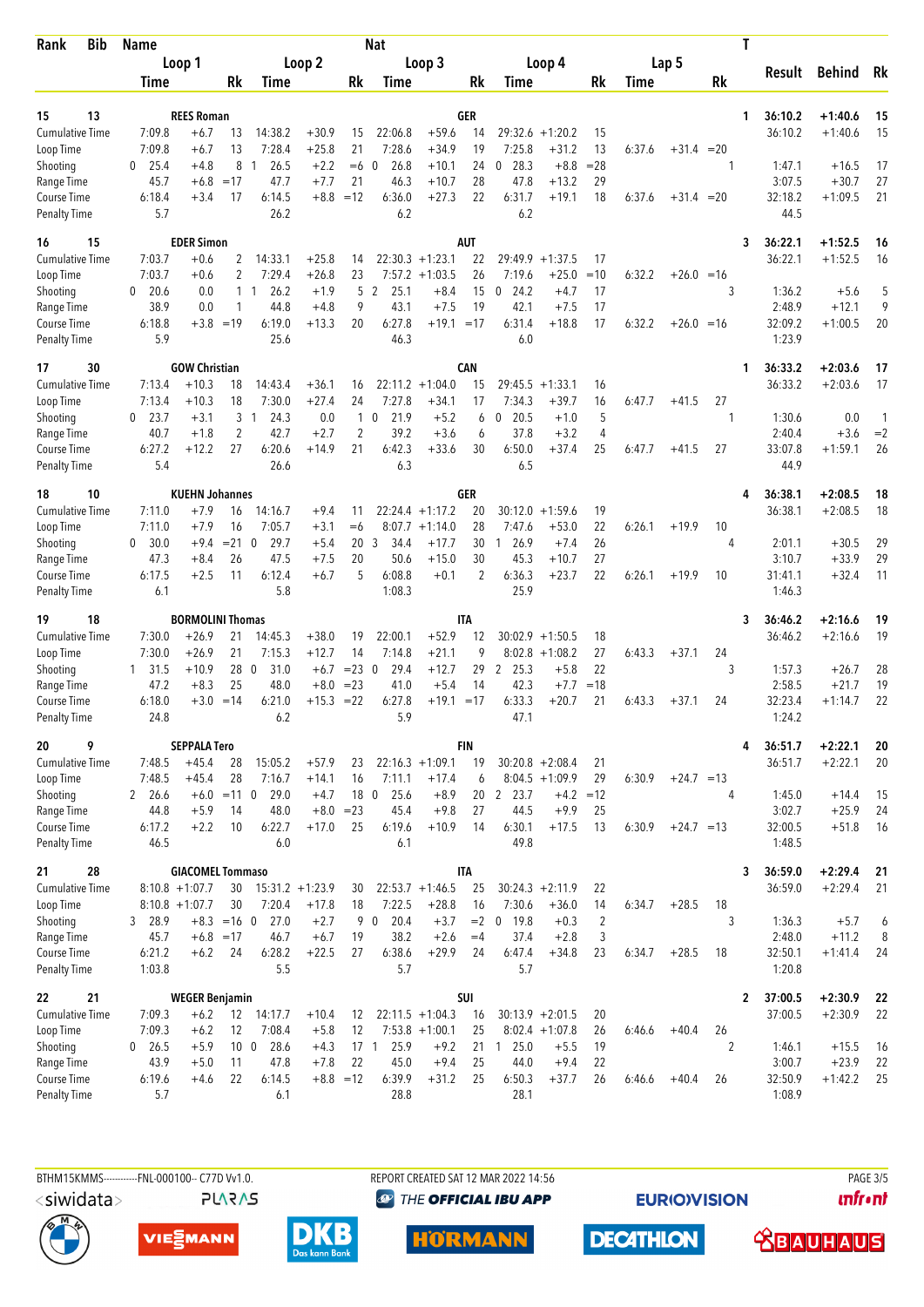| <b>Bib</b><br>Rank                 | <b>Name</b>            | <b>Nat</b>               |                       |                                |                    |                       |                       |                              |              |                               | T                      |                     |                   |              |                      |                   |                    |                |
|------------------------------------|------------------------|--------------------------|-----------------------|--------------------------------|--------------------|-----------------------|-----------------------|------------------------------|--------------|-------------------------------|------------------------|---------------------|-------------------|--------------|----------------------|-------------------|--------------------|----------------|
|                                    |                        | Loop 1                   |                       |                                | Loop 2             | Loop 3                |                       |                              |              |                               | Loop 4                 |                     |                   | Lap 5        |                      | Result            | <b>Behind</b>      | Rk             |
|                                    | Time                   |                          | Rk                    | Time                           |                    | Rk                    | Time                  |                              | Rk           | Time                          |                        | Rk                  | Time              |              | Rk                   |                   |                    |                |
| 12<br>23                           |                        | <b>CLAUDE Fabien</b>     |                       |                                |                    |                       |                       |                              | FRA          |                               |                        |                     |                   |              | 5                    | 37:05.9           | $+2:36.3$          | 23             |
| <b>Cumulative Time</b>             | 7:05.2                 | $+2.1$                   | 3                     | 14:32.7                        | $+25.4$            | 13                    |                       | $22:30.0 +1:22.8$            | 21           |                               | $30:33.7 + 2:21.3$     | 24                  |                   |              |                      | 37:05.9           | $+2:36.3$          | 23             |
| Loop Time                          | 7:05.2                 | $+2.1$                   | 3                     | 7:27.5                         | $+24.9$            | 20                    |                       | $7:57.3 +1:03.6$             | 27           |                               | $8:03.7 +1:09.1$       | 28                  | 6:32.2            | $+26.0 = 16$ |                      |                   |                    |                |
| Shooting                           | 24.0<br>0              | $+3.4$                   | 5                     | 26.5<br>$\overline{1}$         | $+2.2$             | $=6$                  | 2<br>23.6             | $+6.9$                       | 10           | 2<br>19.9                     | $+0.4$                 | 3                   |                   |              | 5                    | 1:34.2            | $+3.6$             | 3              |
| Range Time                         | 41.4                   | $+2.5$                   | 4                     | 44.3                           | $+4.3$             | $=$ 5                 | 40.2                  | $+4.6$                       | 10           | 39.4                          | $+4.8$                 | 6                   |                   |              |                      | 2:45.3            | $+8.5$             | 5              |
| Course Time<br><b>Penalty Time</b> | 6:17.9<br>5.8          | +2.9                     | 13                    | 6:16.3<br>26.9                 | $+10.6$            | 17                    | 6:27.8<br>49.2        | $+19.1 = 17$                 |              | 6:32.9<br>51.4                | $+20.3$                | 20                  | 6:32.2            | $+26.0 = 16$ |                      | 32:07.1<br>2:13.5 | $+58.4$            | 19             |
| 25<br>24                           |                        | <b>KRCMAR Michal</b>     |                       |                                |                    |                       |                       |                              | <b>CZE</b>   |                               |                        |                     |                   |              | 3                    | 37:07.3           | $+2:37.7$          | 24             |
| <b>Cumulative Time</b>             | 7:12.3                 | $+9.2$                   | 17                    | 15:03.7                        | $+56.4$            | 20                    |                       | $22:55.3 +1:48.1$            | 26           | 30:29.7                       | $+2:17.3$              | 23                  |                   |              |                      | 37:07.3           | $+2:37.7$          | 24             |
| Loop Time                          | 7:12.3                 | $+9.2$                   | 17                    | 7:51.4                         | $+48.8$            | 30                    | 7:51.6                | $+57.9$                      | 23           | 7:34.4                        | $+39.8$                | 17                  | 6:37.6            | $+31.4 = 20$ |                      |                   |                    |                |
| Shooting<br>Range Time             | 25.6<br>0<br>43.0      | $+5.0$<br>$+4.1$         | 9<br>$=7$             | $\overline{2}$<br>29.9<br>49.9 | $+5.6$<br>$+9.9$   | 21<br>27              | 25.4<br>1<br>43.8     | $+8.7$<br>$+8.2$             | 19<br>$= 23$ | 20.8<br>$\mathbf{0}$<br>38.9  | $+1.3$<br>$+4.3$       | $\overline{7}$<br>5 |                   |              | 3                    | 1:41.9<br>2:55.6  | $+11.3$<br>$+18.8$ | 13<br>14       |
| Course Time                        | 6:23.6                 | $+8.6$                   | 26                    | 6:13.9                         | $+8.2$             | 8                     | 6:40.4                | $+31.7 = 27$                 |              | 6:49.3                        | $+36.7$                | 24                  | 6:37.6            | $+31.4 = 20$ |                      | 32:44.8           | $+1:36.1$          | 23             |
| <b>Penalty Time</b>                | 5.6                    |                          |                       | 47.6                           |                    |                       | 27.3                  |                              |              | 6.1                           |                        |                     |                   |              |                      | 1:26.8            |                    |                |
| 25<br>20                           |                        | <b>LEITNER Felix</b>     |                       |                                |                    |                       |                       |                              | AUT          |                               |                        |                     |                   |              | 5                    | 37:15.3           | $+2:45.7$          | 25             |
| Cumulative Time                    | 7:30.5<br>7:30.5       | $+27.4$<br>$+27.4$       | 22<br>22              | 15:04.7<br>7:34.2              | $+57.4$<br>$+31.6$ | 22<br>26              | 7:31.0                | $22:35.7 +1:28.5$<br>$+37.3$ | 23<br>20     | 30:35.7<br>8:00.0             | $+2:23.3$<br>$+1:05.4$ | 25<br>25            | 6:39.6            | $+33.4$      | 22                   | 37:15.3           | $+2:45.7$          | 25             |
| Loop Time<br>Shooting              | 29.9<br>1              | $+9.3$                   | 20                    | 28.1<br>$\mathbf{1}$           | $+3.8$             | 16                    | 26.0<br>$\mathbf{1}$  | $+9.3$                       | 22           | $\overline{2}$<br>25.2        | $+5.7$                 | 21                  |                   |              | 5                    | 1:49.3            | $+18.7$            | 20             |
| Range Time                         | 46.8                   | $+7.9$                   | 23                    | 45.6                           | $+5.6$             | 12                    | 43.5                  | $+7.9$                       | $= 20$       | 44.1                          | $+9.5$                 | 23                  |                   |              |                      | 3:00.0            | $+23.2$            | 21             |
| Course Time                        | 6:18.9                 | $+3.9$                   | 21                    | 6:21.0                         | $+15.3 = 22$       |                       | 6:20.6                | $+11.9$                      | 16           | 6:26.8                        | +14.2                  | 9                   | 6:39.6            | $+33.4$      | 22                   | 32:06.9           | $+58.2$            | 18             |
| <b>Penalty Time</b>                | 24.8                   |                          |                       | 27.5                           |                    |                       | 26.8                  |                              |              | 49.0                          |                        |                     |                   |              |                      | 2:08.3            |                    |                |
| 23<br>26                           |                        | <b>PONSILUOMA Martin</b> |                       |                                |                    |                       |                       |                              | <b>SWE</b>   |                               |                        |                     |                   |              | 7                    | 37:26.1           | $+2:56.5$          | 26             |
| <b>Cumulative Time</b>             | 7:47.4                 | $+44.3$                  | 27                    |                                | $15:29.1 + 1:21.8$ | 29                    |                       | $22:57.6 + 1:50.4$           | 27           | 30:56.9                       | $+2:44.5$              | 28                  |                   |              |                      | 37:26.1           | $+2:56.5$          | 26             |
| Loop Time                          | 7:47.4<br>2 28.9       | $+44.3$<br>$+8.3$        | 27<br>$=16$ 2         | 7:41.7<br>31.7                 | $+39.1$<br>$+7.4$  | 28<br>26              | 7:28.5<br>24.0<br>1   | $+34.8$<br>$+7.3$            | 18<br>12     | 7:59.3<br>2 25.1              | $+1:04.7$<br>$+5.6$    | 24<br>20            | 6:29.2            | $+23.0$      | 11<br>7              | 1:49.9            | $+19.3$            | 21             |
| Shooting<br>Range Time             | 44.5                   | $+5.6$                   | 13                    | 50.5                           | $+10.5$            | 28                    | 42.4                  | $+6.8$                       | $=15$        | 43.6                          | $+9.0$                 | 21                  |                   |              |                      | 3:01.0            | $+24.2$            | 23             |
| Course Time                        | 6:18.5                 | $+3.5$                   | 18                    | 6:05.7                         | 0.0                | $\mathbf{1}$          | 6:19.8                | $+11.1$                      | 15           | 6:27.4                        | $+14.8$                | 10                  | 6:29.2            | $+23.0$      | 11                   | 31:40.6           | $+31.9$            | 10             |
| <b>Penalty Time</b>                | 44.3                   |                          |                       | 45.5                           |                    |                       | 26.2                  |                              |              | 48.3                          |                        |                     |                   |              |                      | 2:44.5            |                    |                |
| 29<br>27                           |                        | KOBONOKI Tsukasa         |                       |                                |                    |                       |                       |                              | JPN          |                               |                        |                     |                   |              | $\overline{2}$       | 37:30.3           | $+3:00.7$          | 27             |
| <b>Cumulative Time</b>             | 7:23.8                 | $+20.7$                  | 19                    |                                | $15:10.7 + 1:03.4$ | 27                    |                       | $23:03.2 +1:56.0$            | 28           |                               | $30:46.0 +2:33.6$      | 27                  |                   |              |                      | 37:30.3           | $+3:00.7$          | 27             |
| Loop Time<br>Shooting              | 7:23.8<br>30.0<br>0    | $+20.7$<br>$+9.4$        | 19<br>$= 21 \quad 1$  | 7:46.9<br>33.8                 | $+44.3$<br>$+9.5$  | 29<br>30              | 7:52.5<br>24.9<br>1   | $+58.8$<br>$+8.2$            | 24<br>14     | 7:42.8<br>$\mathbf 0$<br>26.3 | $+48.2$<br>$+6.8$      | $=20$<br>25         | 6:44.3            | $+38.1$      | 25<br>$\overline{c}$ | 1:55.2            | $+24.6 = 25$       |                |
| Range Time                         | 48.6                   | $+9.7$                   | 29                    | 51.1                           | $+11.1$            | 29                    | 43.8                  | $+8.2$                       | $= 23$       | 44.4                          | $+9.8$                 | 24                  |                   |              |                      | 3:07.9            | $+31.1$            | 28             |
| <b>Course Time</b>                 | 6:29.0                 | $+14.0$                  | 30                    | 6:28.7                         | $+23.0$            | 28                    | 6:40.6                | $+31.9$                      | 29           | 6:52.4                        | $+39.8$                | 27                  | 6:44.3            | $+38.1$      | 25                   | 33:15.0           | $+2:06.3$          | 27             |
| <b>Penalty Time</b>                | 6.1                    |                          |                       | 27.1                           |                    |                       | 28.1                  |                              |              | 5.9                           |                        |                     |                   |              |                      | 1:07.4            |                    |                |
| 26<br>28                           |                        | <b>BURNOTTE Jules</b>    |                       |                                |                    |                       |                       |                              | <b>CAN</b>   |                               |                        |                     |                   |              | $\mathbf{2}$         | 37:38.7           | $+3:09.1$          | 28             |
| <b>Cumulative Time</b>             | 7:37.3                 | $+34.2$                  | 24                    | 15:06.3                        | $+59.0$            | 25                    |                       | $22:51.7 +1:44.5$            | 24           |                               | $30:40.0 +2:27.6$      | 26                  |                   |              |                      | 37:38.7           | $+3:09.1$          | 28             |
| Loop Time<br>Shooting              | 7:37.3<br>1 23.9       | $+34.2$<br>$+3.3$        | 24                    | 7:29.0<br>25.2<br>4 0          | $+26.4$<br>$+0.9$  | 22                    | 7:45.4<br>3 1<br>22.1 | $+51.7$<br>$+5.4$            | 22<br>7      | 7:48.3<br>$0$ 21.8            | $+53.7$<br>$+2.3$      | 23<br>9             | 6:58.7            | $+52.5$      | 28<br>2              | 1:33.1            | $+2.5$             | 2              |
| Range Time                         | 42.4                   | $+3.5$                   | 6                     | 46.1                           | $+6.1$             | $=14$                 | 39.4                  | $+3.8$                       | 7            | 39.8                          | $+5.2$                 | 7                   |                   |              |                      | 2:47.7            | $+10.9$            | $\overline{7}$ |
| Course Time                        | 6:27.9                 | $+12.9$                  | 28                    | 6:36.6                         | $+30.9$            | 30                    | 6:37.1                | $+28.4$                      | 23           | 7:02.2                        | +49.6                  | 30                  | 6:58.7            | $+52.5$      | 28                   | 33:42.5           | $+2:33.8$          | 29             |
| <b>Penalty Time</b>                | 27.0                   |                          |                       | 6.2                            |                    |                       | 28.9                  |                              |              | 6.3                           |                        |                     |                   |              |                      | 1:08.6            |                    |                |
| 27<br>29                           |                        | <b>STALDER Sebastian</b> |                       |                                |                    |                       |                       |                              | SUI          |                               |                        |                     |                   |              | 3                    | 38:01.7           | $+3:32.1$          | 29             |
| <b>Cumulative Time</b>             | 7:42.8                 | $+39.7$                  | 25                    | 15:04.4                        | $+57.1$            | 21                    |                       | $23:16.2 + 2:09.0$           | 29           |                               | $30:59.0 +2:46.6$      | 29                  |                   |              |                      | 38:01.7           | $+3:32.1$          | 29             |
| Loop Time<br>Shooting              | 7:42.8<br>1 28.9       | $+39.7$                  | 25<br>$+8.3 = 160$    | 7:21.6<br>27.1                 | $+19.0$<br>$+2.8$  | 19<br>10 <sub>2</sub> | 21.5                  | $8:11.8 + 1:18.1$<br>$+4.8$  | 29<br>5      | 7:42.8<br>20.7<br>$\mathbf 0$ | $+48.2$<br>$+1.2$      | $=20$<br>6          | 7:02.7            | $+56.5$      | 29<br>3              | 1:38.3            | $+7.7$             | $\overline{7}$ |
| Range Time                         | 47.8                   | $+8.9$                   | 27                    | 46.6                           | $+6.6$             | $=17$                 | 40.9                  | $+5.3 = 12$                  |              | 41.3                          | $+6.7$                 | 13                  |                   |              |                      | 2:56.6            | $+19.8$            | 16             |
| Course Time                        | 6:28.4                 | $+13.4$                  | 29                    | 6:28.9                         | $+23.2$            | 29                    | 6:40.4                | $+31.7 = 27$                 |              | 6:55.0                        | $+42.4$                | 28                  | 7:02.7            | $+56.5$      | 29                   | 33:35.4           | $+2:26.7$          | 28             |
| <b>Penalty Time</b>                | 26.6                   |                          |                       | 6.1                            |                    |                       | 50.5                  |                              |              | 6.4                           |                        |                     |                   |              |                      | 1:29.6            |                    |                |
| 24<br>30                           |                        | <b>STROLIA Vytautas</b>  |                       |                                |                    |                       |                       |                              | <b>LTU</b>   |                               |                        |                     |                   |              | 6                    | 39:24.7           | $+4:55.1$          | 30             |
| <b>Cumulative Time</b>             | 7:33.9                 | $+30.8$                  | 23                    |                                | $15:15.3 + 1:08.0$ | 28                    |                       | $23:55.4 +2:48.2$            | 30           |                               | $32:06.8 + 3:54.4$     | 30                  |                   |              |                      | 39:24.7           | $+4:55.1$          | 30             |
| Loop Time                          | 7:33.9                 | $+30.8$                  | 23                    | 7:41.4                         | $+38.8$            | 27                    |                       | $8:40.1 + 1:46.4$            | 30           |                               | $8:11.4 +1:16.8$       | 30                  | $7:17.9 + 1:11.7$ |              | 30                   |                   |                    |                |
| Shooting<br>Range Time             | $1 \quad 32.5$<br>47.0 | $+11.9$<br>$+8.1$        | 29 <sub>1</sub><br>24 | 27.9<br>46.4                   | $+3.6$<br>$+6.4$   | 14 3<br>16            | 28.1<br>47.8          | $+11.4 = 26$<br>$+12.2$      | 29           | 121.7<br>41.6                 | $+2.2$<br>$+7.0$       | 8<br>15             |                   |              | 6                    | 1:50.4<br>3:02.8  | $+19.8$<br>$+26.0$ | 22<br>25       |
| Course Time                        | 6:21.3                 | $+6.3$                   | 25                    | 6:27.8                         | $+22.1$            | 26                    | 6:40.1                | $+31.4$                      | 26           | 7:01.3                        | $+48.7$                | 29                  | $7:17.9 +1:11.7$  |              | 30                   | 33:48.4           | $+2:39.7$          | 30             |
| <b>Penalty Time</b>                | 25.6                   |                          |                       | 27.1                           |                    |                       | 1:12.1                |                              |              | 28.5                          |                        |                     |                   |              |                      | 2:33.4            |                    |                |

<siwidata>

BTHM15KMMS------------FNL-000100-- C77D Vv1.0. **PLARAS**  REPORT CREATED SAT 12 MAR 2022 14:56 <sup><sup>9</sup> THE OFFICIAL IBU APP</sup>

**HÖRMANN** 

**EURIOVISION** 

**PAGE 4/5** *<u><u>Infront</u>*</u>